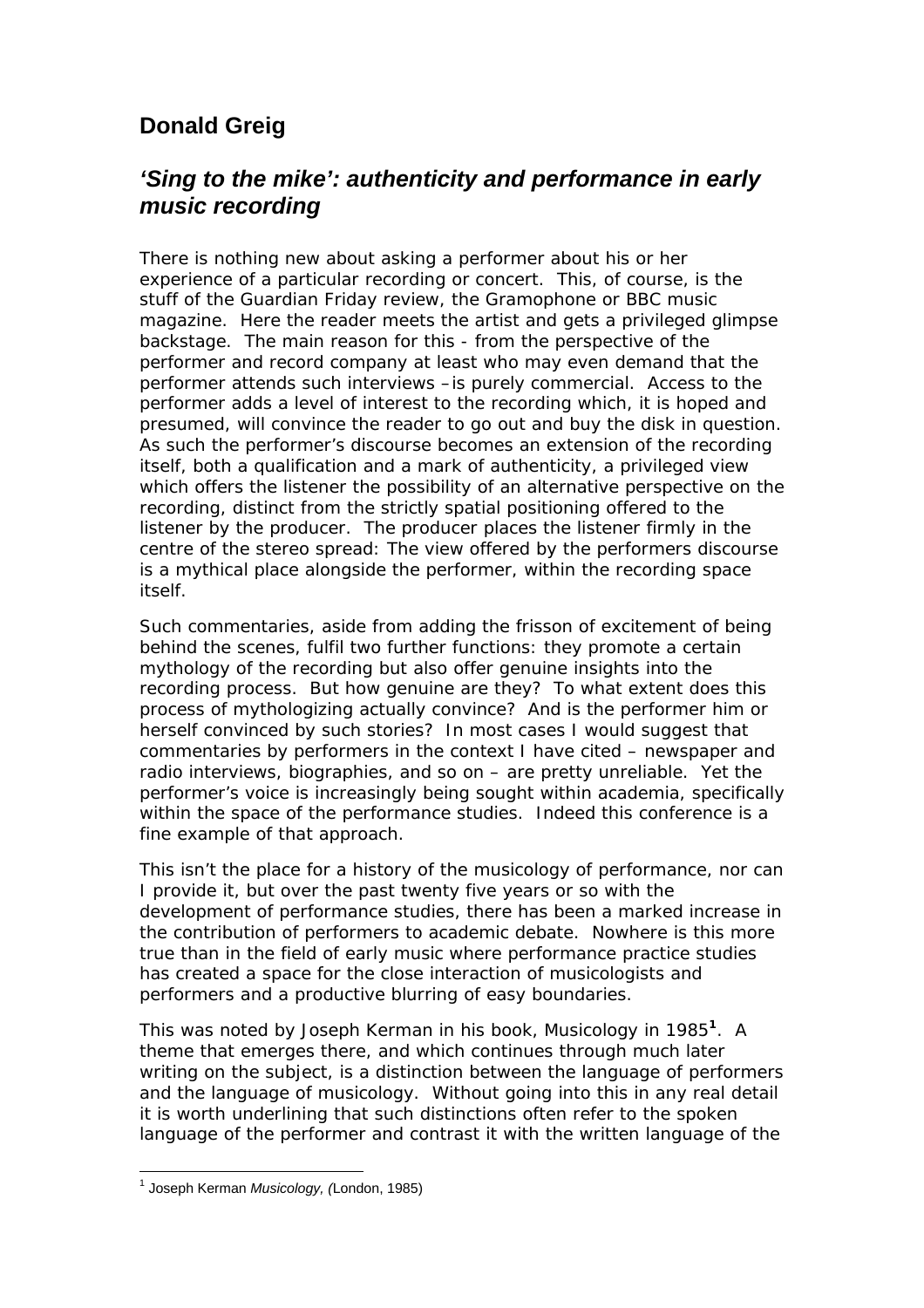academic**<sup>2</sup>**. This is already apparent in journalism where the spoken interview is the preferred presentation of the performer's discourse. I would argue that any real divisions between musicologists and performers are more a question of methodology than of communication and that the concern is, and must be, that such methodological differences do not inhibit communication between the two communities. This is hinted at by Jonathan Dunsby in his book *Shared Concerns:* 

"[I] am convinced that there is a middle ground of shared concerns, where performers will forgive footnotes they are never going to follow up in a library, where researchers will forgive timely restatement of what they know, and where the lay reader will indulge that curiosity which led to this opening being read in the first place."*<sup>3</sup>*

The search here is for a middle ground – some might say the middle of the road – the slightly touchy-feely notion of shared concerns (the title of Dunsby's book) that counter some of the stereotypes of the two fields and also offer a reasonable counter-balance to the sometimes more volatile clashes between the two communities where performers take offence at musicological analysis or musicologists bristle at perceived sleights on their performance skills.

Nicholas Cook has dealt more directly with the performer's discourse in several articles which address the debate from the perspective of the stilldeveloping musicology of performance and argues for a musicology which is more aware of the social context of performance**<sup>4</sup>** . The same themes emerge: language, methodology, democracy:

"much as I applaud the efforts that have been made in the last decade or two to develop a musicology of performance, we are vulnerable to the claim that the voices of performers have not really been heard, that theorists have as it were taken it upon themselves to speak for performers in a kind of ventriloquism."*<sup>5</sup>*

Nicholas Cook's argument is for ethnographic accounts within performance studies. He continues:

<sup>&</sup>lt;u>2</u><br><sup>2</sup> "The arcane sign-gesture-and-grunt system by which professionals communicate about interpretation at rehearsals is even less reducible to words or writing. It is not that there is any lack of thought about performance on the part of musicians in the central tradition, then. There is a great deal, but it is not thought of a kind that is readily articulated in words." ( Kerman, 1985 p.196) See also Richard Taruskin, "The Musicologist and the Performer", in *Musicology in the 1980s* ed.D.Kern Holoman and Claude V. Palisca New York, 1982 reprinted in *Text and Act*, Oxford, 1995, Jonathan Dunsby, , *Performing Music: Shared Concerns,* Oxford 1995 and Peter Williams, , "Performance Practice Studies: Some Current Approaches to the Early Music Phenomenon"*, Companion to Contemporary Music thought* ed. J. Paynter *et al.* (London, 1992)

 $3$  Dunsby, op cit. p.2

<sup>4</sup> See 'Music as Performance'. In *The Cultural Study of Music: A Critical Introduction*, ed. Martin Clayton, Trevor Herbert, and Richard Middleton (London: Routledge, 2003), 204-14 , 'Analysing Performance and Performing Analysis'. In *Rethinking Music*, ed. Nicholas Cook and Mark Everist (Oxford: Oxford University Press, 1999), 239-61, 'Music Minus One: Rock, Theory, and Performance'. *New Formations*, 27 (1995-96), 23-41 ,'Between Process and Product: Music and/as Performance'. *Music Theory Online*, 7/2 (April 2001), and most notably 'Prompting Performance: Text, Script, and Analysis in Bryn Harrison's être-temps'. *Music Theory Online* 11/1 (March 2005) (with Eric Clarke, Bryn Harrison, and Philip

Thomas) 5 5 'Prompting Performance: Text, Script, and Analysis in Bryn Harrison's être-temps'. *Music Theory Online* 11/1 (March 2005) (with Eric Clarke, Bryn Harrison, and Philip Thomas)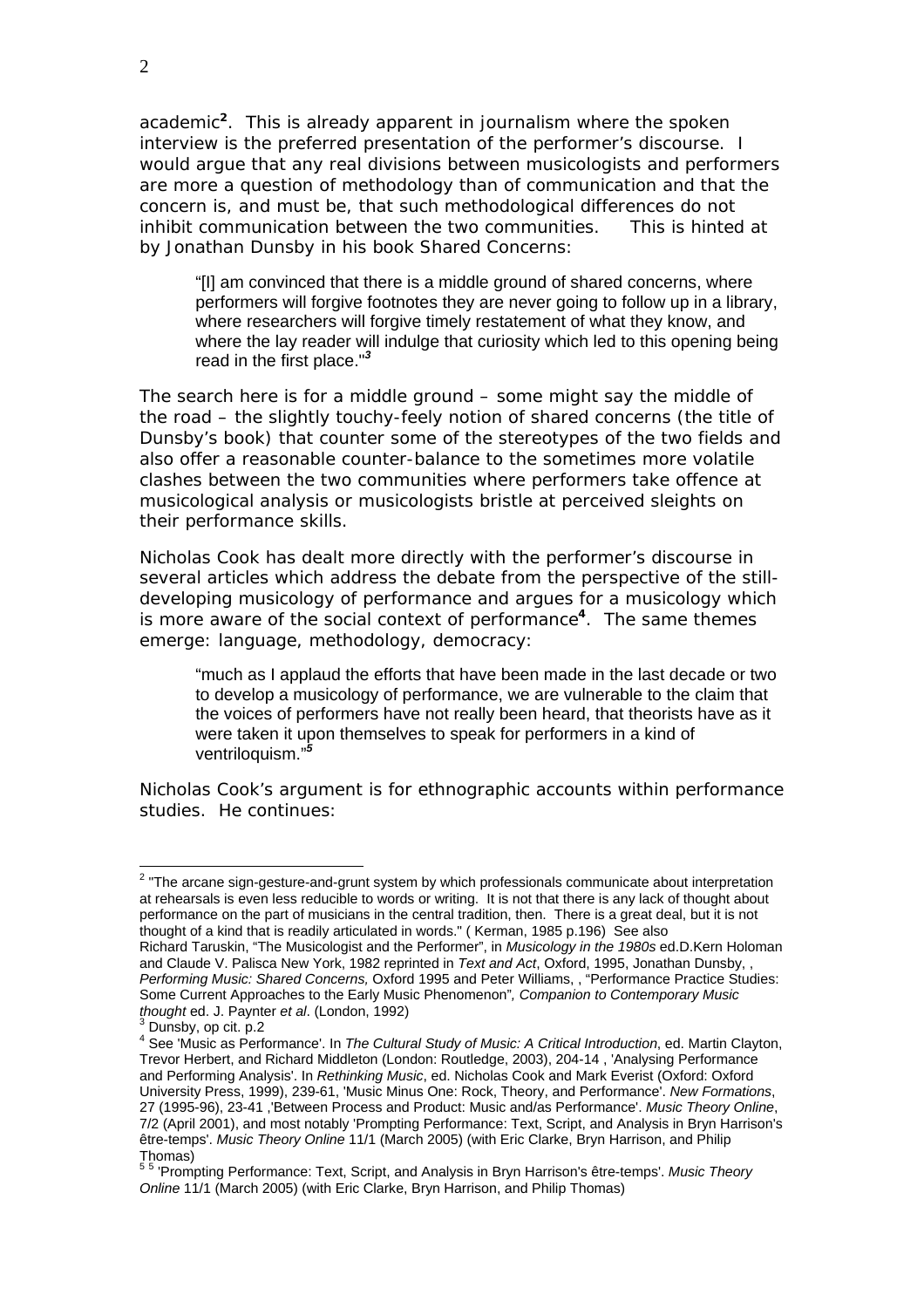"approaches to performance analysis that focus exclusively on recordings--on the acoustic outputs of performance--risk misreading or simply not grasping the social meaning inherent in the act of performance"*<sup>6</sup>*

The performer's discourse, he argues, thus provides an understanding through experience of the process of production of performance and meaning and, at the risk of seeming like a ventiloquists' dummy, it is pretty much the way I see it too. I believe that performers can offer much within the academic sphere and particularly as a balance to the empirical approach of studying recordings, but not simply for that reasons offered earlier. At its simplest the performer's observation that a particular recording consisted of a ludicrous amount of takes that were then stitched together by the producer like a 1,000 piece jigsaw may be a valuable corrective to the otherwise mistaken belief that the recording is the finest example of accuracy ever offered by an ensemble. Yet I am not convinced that the performer can ever entirely be free of economic and social determinants upon their own discourse. In short, the performer's discourse is rarely innocent.

My purpose is here then is certainly not so much to engage with the debate so elegantly presented by Nicholas Cook, but really just to qualify the value of the performer's discourse, a suitable act of self-interrogation which is, of course itself a fairly standard part of academic rhetoric. I have, after all, been asked as a performer to speak in an academic context and it is unlikely that anyone is going to ask me after I've delivered my paper why I was asked to talk, so I'll have to do that myself. I mention that as a gentle reminder that divisions can exist through social conventions of politeness as much as through perceived antagonisms and it is in that context that any performer/musicologist debate should be conducted.

Immediately, though, we are in the realm of the ego and narcissism, historically never far away from stereotypes of performers, and it's perhaps appropriate that I should acknowledge that here and now. An anecdote about an anecdote will illustrate. I gave a paper some time back where I began with an anecdote. It was true and accurate – as far as anecdotes go – but involved me asking a fellow performer if they were able to play all the notes that Boulez had written in the score. His answer was interesting for many reasons (for the record he said that he couldn't, but that one day someone would), but I mention it here because I wonder how he would have replied had the questioner been a critic, a musicologist or, as is often the case, both. I suspect he would have been gracious, but perhaps more guarded. A tabloid headline of "They can't even play the right notes" may have played at the back of his mind. I doubt, though, whether he would have been as happy to discuss it with that particular audience as he was with me over a beer in the bar afterwards.

There are several good reasons for such hesitation –pride and self-belief amongst them – but professional reputation is the single most important factor in getting work and unless salaried it is professional suicide to begin publicly to raise issues of one's ability. This is a pretty simple and obvious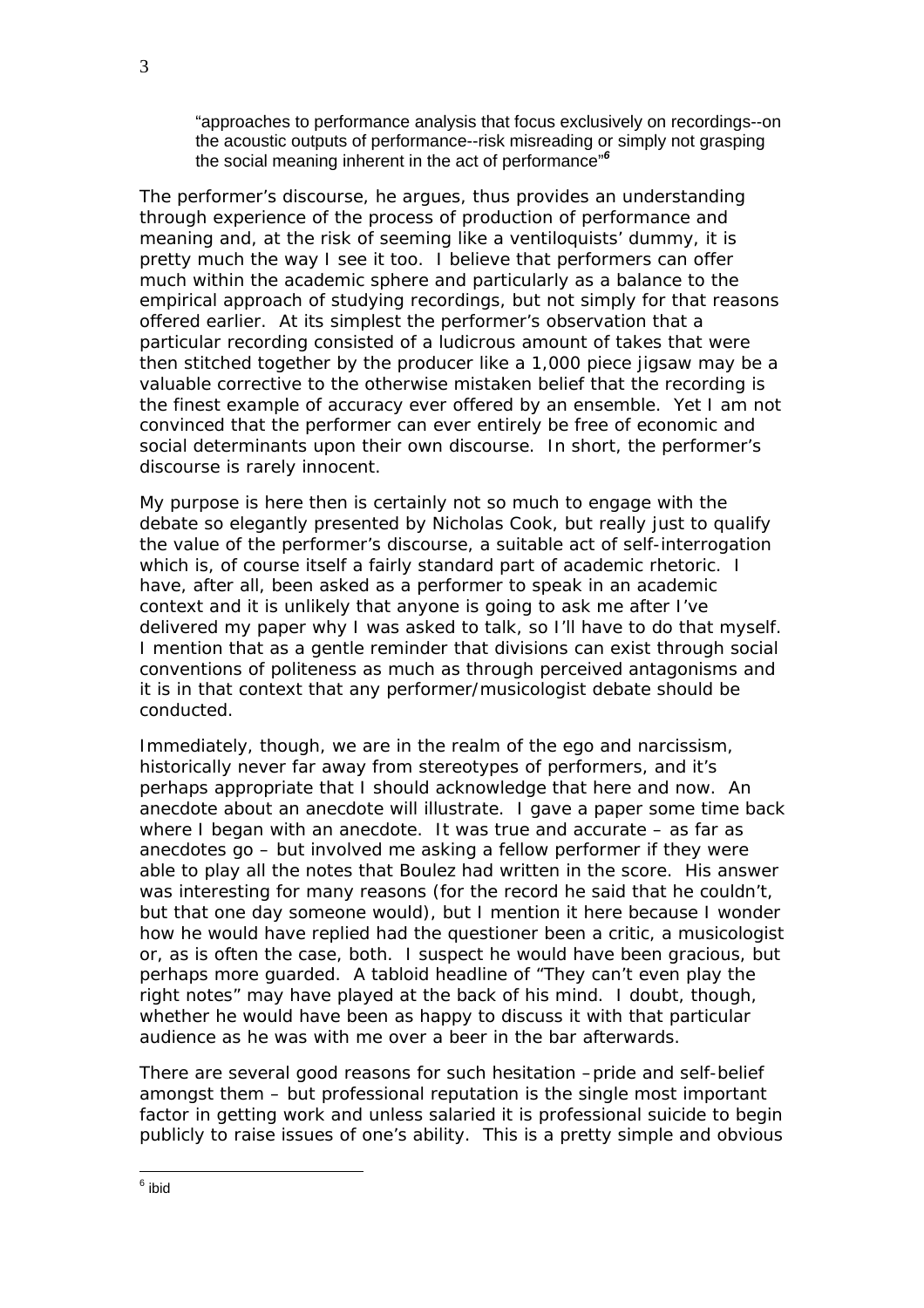point, though by no means uncommon. Questions asked of performers often go to issues of technique and bring with them appropriate false modesty. Such commentaries are easy to spot and the lines are easy enough to read between. But I think that the instrumentalist may well have answered the question differently if it arose in the context of a recording rather than in a concert setting. Indeed, I think there is an important distinction to be drawn between performer's accounts of recordings and those of concert performance and rehearsals. The very act of recording creates, in effect, a third text which can itself be used as a commentary upon the commentary offered by the performer. The recorded performance then becomes involved in a more complex process of verification. In the case of a recording there is the possibility of a reverse process of verification which argues against such simple historical constructions: Not only is the recording set against any spoken commentary, but the spoken commentary can also be set against the recording. A performance which is not recorded is done-and-dusted and as such unrecoverable and the experience of that performance and thus the history of that performance then entails a negotiation between listener and performer, a sort of agreed recognition of what took place – in short, an agreed history of an event rather than the more threatening counterevidence that may be offered by a recording. It is for that reason that History is rarely made in the recording studio but made more often during a live performance in front of people. This History is itself a construct, an agreement between those who were there, both audience and performers.

In the case of the instrumentalist an admission of inadequate technique when set against recorded verification is a far more dangerous course of action. If challenged by an audience member on his accuracy in a concert he could shrug it off. "Yes, I got it all right" he could say, and his professional standing would carry the day. This essential difference between performers' attitudes to recordings and to performances then leads to a central paradox: that performers are less inclined to talk about recordings than performances. In the case of a singer one can refine that slightly and produce something that has the ring of a maxim: **recordings of a musician's musical voice often entail the silencing of their spoken discourse**.

Thus musicology should perhaps not be so self-critical in not heeding the voice the performer: In many ways that has simply because the performer has chosen to remain silent. There are other reasons for this, though, most notably an ideology of accuracy that pervades much recording. When the 'definitive recording' is sought it is not just a recording of a great performance that is sought, but one that demonstrates perfection in issues of ensemble and tuning, inevitably aided by invisible editing. The performer's voice is a threat to such an ideology in that it reveals the process of production – the work behind the image of perfection.

With some of those qualifications in mind what I now offer is something of my own experience, though the limits of that experience will inevitably restrict its applicability to other fields of musical study. Of necessity I will have to deal in certain generalisations. So when I say that my main experience is of singing with British early music groups such as The Tallis Scholars, Gothic Voices, The Orlando Consort, The Gabrieli Consort, etc,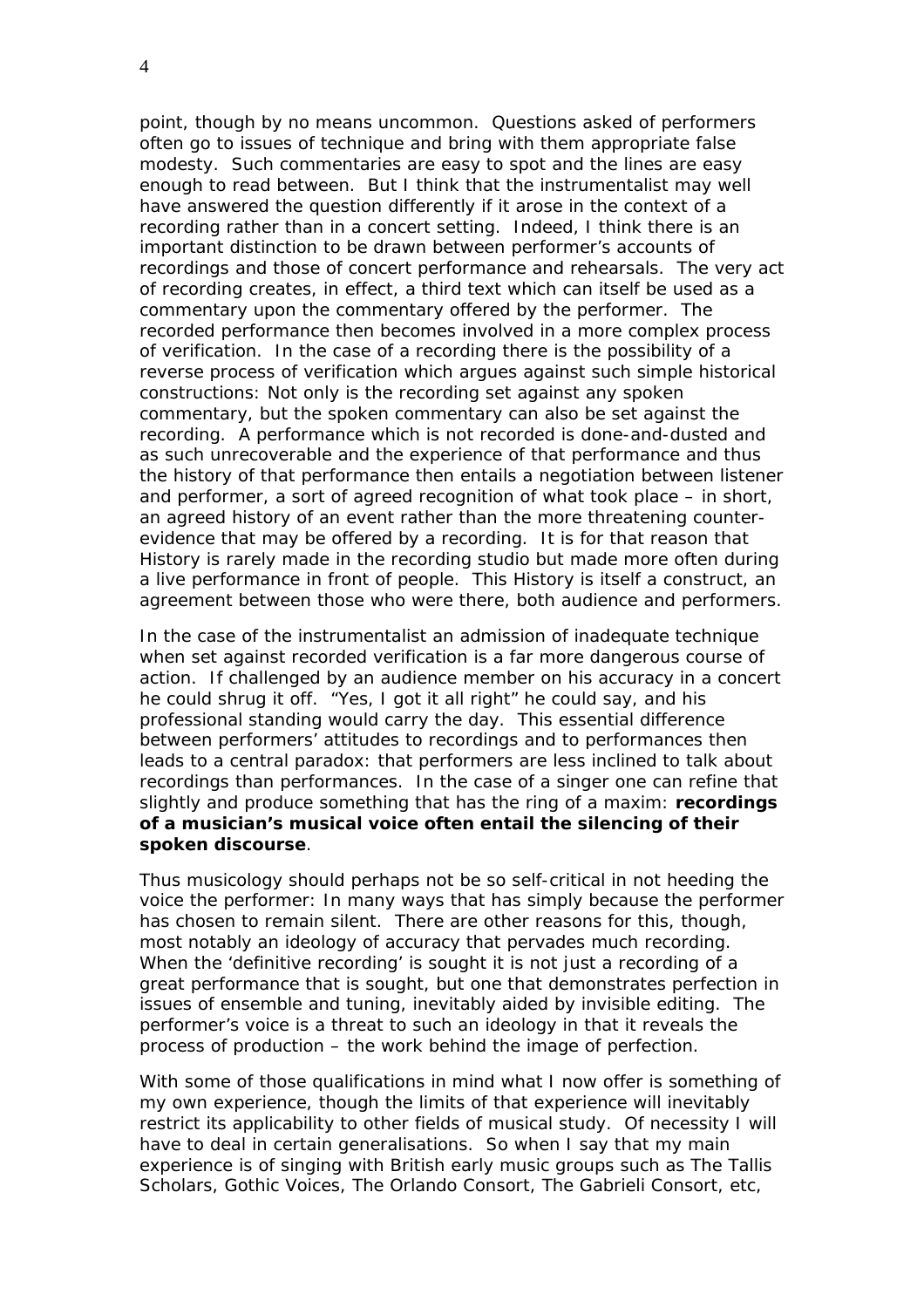and so on, but that I will not describe specific recordings or groups if only because a particular example will tend to find a counter-example elsewhere or because in so doing I immediately reduce any observations to the level of musical gossip. The other major part of my work is in the world of light music - singing backstage on musicals, film sessions, backing vocals for pop music, musicals, etc. Basically, anything which needs small choirs.

I have immediately confronted one of the problems inherent in the performer's discourse: that such discourse inevitably refracts many different experiences and attempts to refine them into a fundamental truth. The problem is not just that each recording is different, but that each performer's experience of each recording is different. Take singing a fifteenth century mass, for example. The tenor who sings the *cantus*  firmus line (the Gumby part as it is known<sup>7</sup>) has a totally different experience to the other middle parts or to that of the bass singer or the top line. Their contribution is vital though often deemed rather simple whereas, in actuality, singing the *cantus firmus* line (in my experience) puts one very much in the driving seat in terms of influencing the group's interpretation. But I know several singers for whom singing the *cantus firmus* line is a chore of the worst kind. Likewise, the role of bass singers in film sessions, in particular, is often limited to providing some kind of vocal colour. Thus many basses will sit on a bottom C for bars on end, quite contentedly. The other key demand of the bass line in many film scores is the interval of the augmented fourth. Other than that, the basses have little of interest to do and fulfil the stereotype of the light bulb joke wherein no basses would change the light bulb, they'd just sit there in the dark. Sopranos, however, in the same session will often have technically demanding passages to perform, often very high in the range and thoughtfully marked *piano* by the composer.

So much, then, for the direct experience of the performer of specific recordings. The point is simple but essential: each performer is different and the demands the music places on the performer are different. In turn each performer responds to the music differently, whatever the seeming coherence of the final product.

There are, though, certain consistent features that go to the heart of the self-employment itself. One of these is a protective mechanism which means that performers do not admit technical difficulties even amongst themselves. The only people who are likely to hear of such a situation is the teacher or closest friend. Performers often know if a colleague is experiencing technical problems but it is one of the unspoken rules that one does not confront anyone over it. Once one has admitted to a temporary weakness the immediate and real fear is, simply, that you will not be booked again for another job until the problem is resolved. But there is a *Catch 22* which means that you cannot prove you are over it unless you are working again; and you can only work again once the problem is solved.

 $\overline{a}$ 

 $<sup>7</sup>$  I have always assumed that this refers to the 'Gumby' characters in Monty Python, slow-witted men</sup> with trousers rolled up and wearing knotted handkerchiefs on their head. The inference is that any idiot can sing a *cantus firmus* line.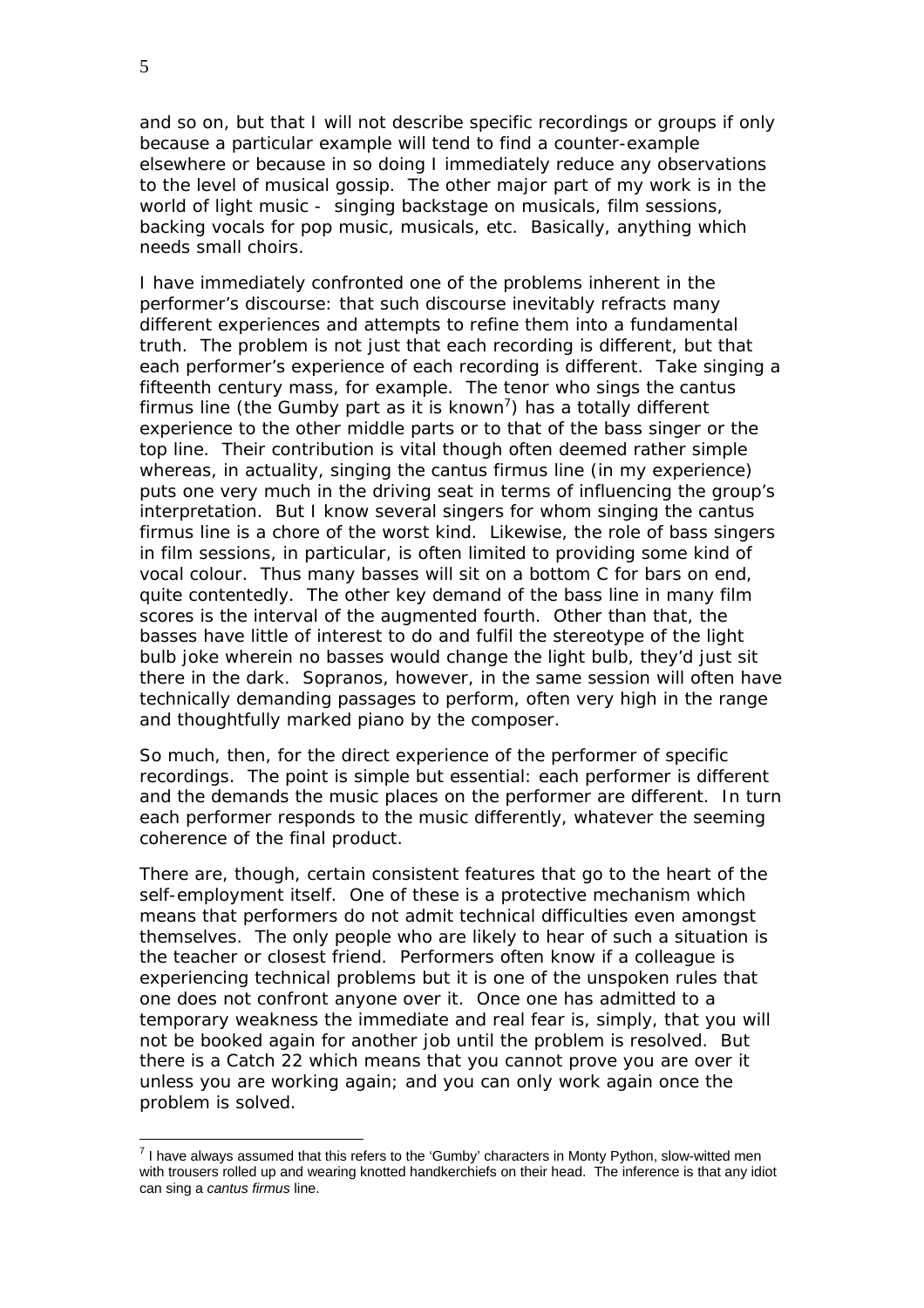But performers are certainly happy to talk about their self-employed status, to explain that they are pretty much all paid on a session basis which includes a buy-out, and that royalties are rarely offered. It strikes me that study of this area – the realm of economics rather than aesthetics – is far less threatening to the performer and may well elicit genuine responses. And this information can also inform study of recordings in providing a real social context to analytic study. The final section of my paper is, then, a comparison, then, between the worlds of early music and the lighter 'pop' side of recording.

If there is a stereotype of the British early music singer then it is this: University-educated, middle class, white. Early Music groups are not fixed personnel and thus tend to have a fairly stable inner core and then, on the fringe, a series of regular 'deputies' who have sung with the group on a few occasions, and sing with other groups. The larger groups are distinct from the smaller in so far as they have their own conductor or musical director. The smaller groups all tend to function as collectives with ostensibly an equal musical input.

In the case of all early music groups the input of the performer is sought and encouraged. Most people have some working knowledge of the original notation and specific issues that arise from that and have enough experience to change underlay and suggest solutions – "low level problem solving" as Kerman puts it<sup>8</sup> - and in truth it is not so different from the distraction offered by crosswords or Sudoku, a common popular pastime amongst such singers, even during recordings. The essentially democratic nature of polyphony – where all parts have equal value – tends to engender a collective approach in which responsibility rests with each individual and each individual line. It is very rare that a director tells one how to shape a line, say, and many musical ideas and interpretations are offered from within the group. Knowledge of ficta is not essential, but those who are so inclined will often grapple with a specific issue and offer suggestions. This is generally encouraged. Unless time is running out. At that point the performer who puts their hand up and questions the ficta in bar 27 is in serious danger of never being booked again. The issue of time remains crucial, perhaps the 'prime directive' (to borrow from *Star Trek*). Recordings for the larger groups –as distinct from the smaller groups where equality ensures flexibility in relation to time - are structured according to the time-honoured Equity/BPI guidelines for recordings<sup>9</sup>. That means three-hour sessions which include a fifteen minute break. And there are also further rules about the amount of music that can be recorded in that time and restrictions on overdubbing.

<sup>&</sup>lt;sup>8</sup> Kerman, op cit

 $9$  The traditional singer's Union is British Actors Equity rather than the Musician's Union. This is because singers work in all the different performance mediums (Stage, TV, Radio, Film, Variety, etc.) and are often 'featured' artists (i.e. 'in vision'). Equity is organised into related departments, each with separate expert advisors and negotiators, as opposed to the Musicians Union which tends to start from the position that they are representing musicians only (rather than actors-who-sing or.singers-whodance). In reality, a 'session' singer has more in common with a 'session' musician than an actor (i.e. both turn up at the studio without a contract in order to sight-read music which is then recorded), yet will rarely sign a Musician's Union contract (though s/he may belong to both Unions).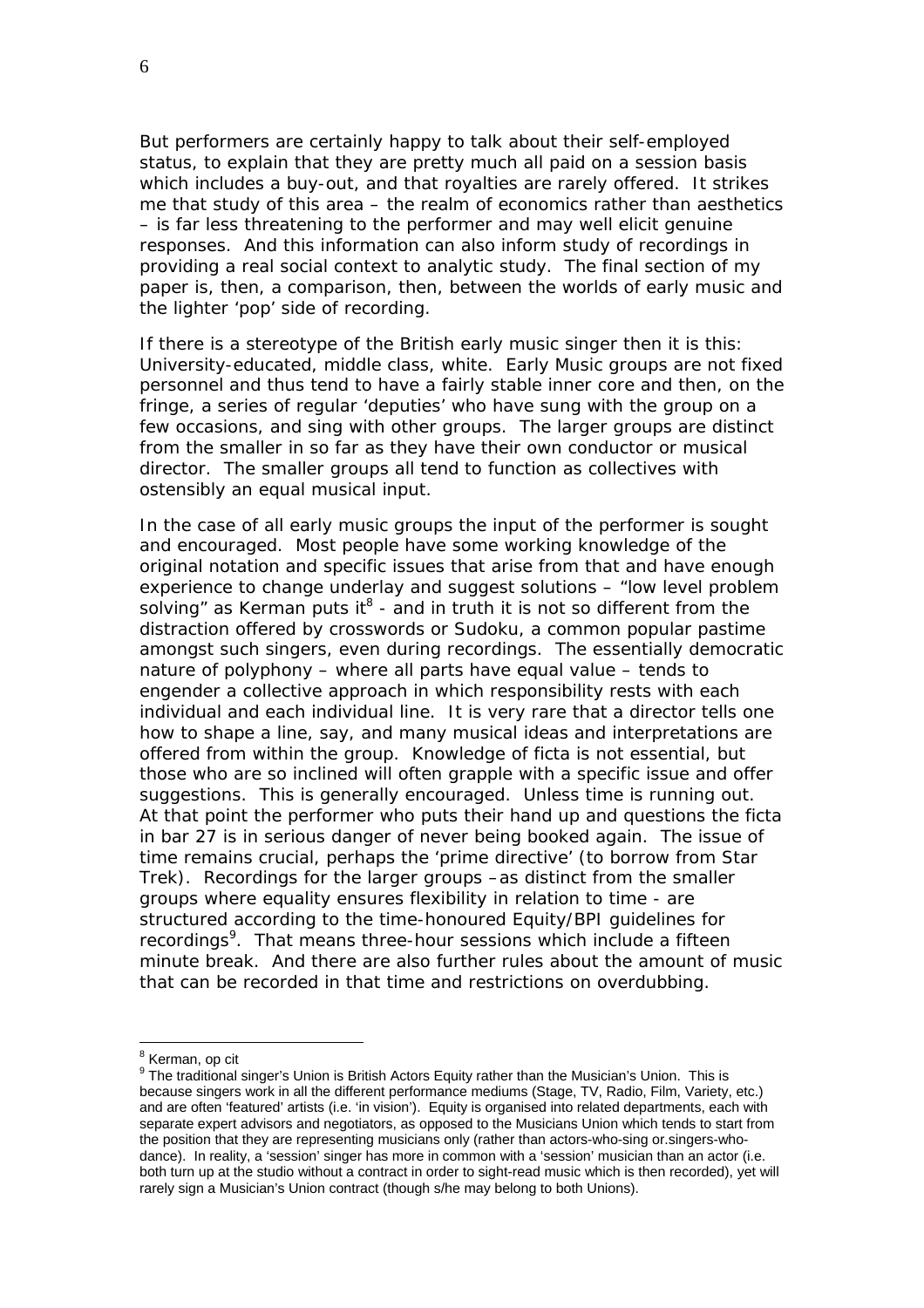Such union regulations are perhaps even more relevant in the more commercial world of film sessions and lighter music in general. And here the contribution of the performer and the space for commentary is considerably diminished in comparison with that of the early music performer. Aside from the odd question about the copy ("for example "Should the bass D natural be a flat? I'm hearing a flat in the orchestra at that point?") the singer's role is to keep one's mouth closed at all times other than when recording. When the red light is on ones role is to sing the notes accurately and blend with the other voices: anonymity is the preferred state.

These basic differences between the world of early music and the lighter pop session world coincide with other more basic economic structures. In the case of the early music group one is likely to be booked for the job a long time in advance (anywhere between three months and a year) and booked by an agent for the group or the group's administrator. In the case of small groups it is simply a phone call from one of the other singers. In the world of pop sessions the work is short notice (anywhere between a day and a month) and one is booked by a 'fixer' the shadowy figure that Eric Morecambe referred to in the Andy Preview sketch as the one with the Gold Lamé jacket. There is no coherent group in the case of the pop session although one certainly sees the same faces. Such performers may also be early music singers, but the profile of most is very different. They are more likely to come from musical theatre, probably have gone to music college or drama school - and thus less likely to be University educated - and although many are very good sight readers, they are not as certain as their early music counterparts. The other essential aspect about such groups is that they very rarely perform in concert, a further constraint to the idea of a coherent group and one which tends to suit the 'fixer' who can, in the worst cases, can fall back on an immediate sense of 'divide and rule'.

In both cases recordings take place very much *in camera*, that is, in secret. As I suggested in my abstract, this is because the root of the recording process is the elimination of mistakes and the closed doors mark a space that lies somewhere between a rehearsal space and a performance space. The former is the place to make errors: the latter the place to avoid them. The final result of the recording process is, of course, a pristine rendition of a score and nowhere is the process of realisation more apparent and overt than in British early music recordings of the past twenty years. A series of assumptions and ideologies have informed this tendency, but the root of it lies in process which seeks to mask the process of production, a situation whose obvious corollary is the invisibility of the performer and the advancement of the score or edition. This ideology of an unmediated representation of the score limits the contribution of the performer to a shadowy role, not so much interpreter as conduit. This may, again, be a stereotype but I think it is recognisable and has been termed the English style in contrast to the more expressive Continental style of groups from France, Spain and Italy<sup>10</sup>. I think it is

 $\overline{a}$ 

<sup>10</sup> See Christopher Page 'The English *a cappella* Renaissance' in *Early Music* (August 1993) and my response, Donald Greig, 'Sight Readings: Notes on *a cappella* performance practice' in *Early Music*  (February, 1995 pp.125-148)